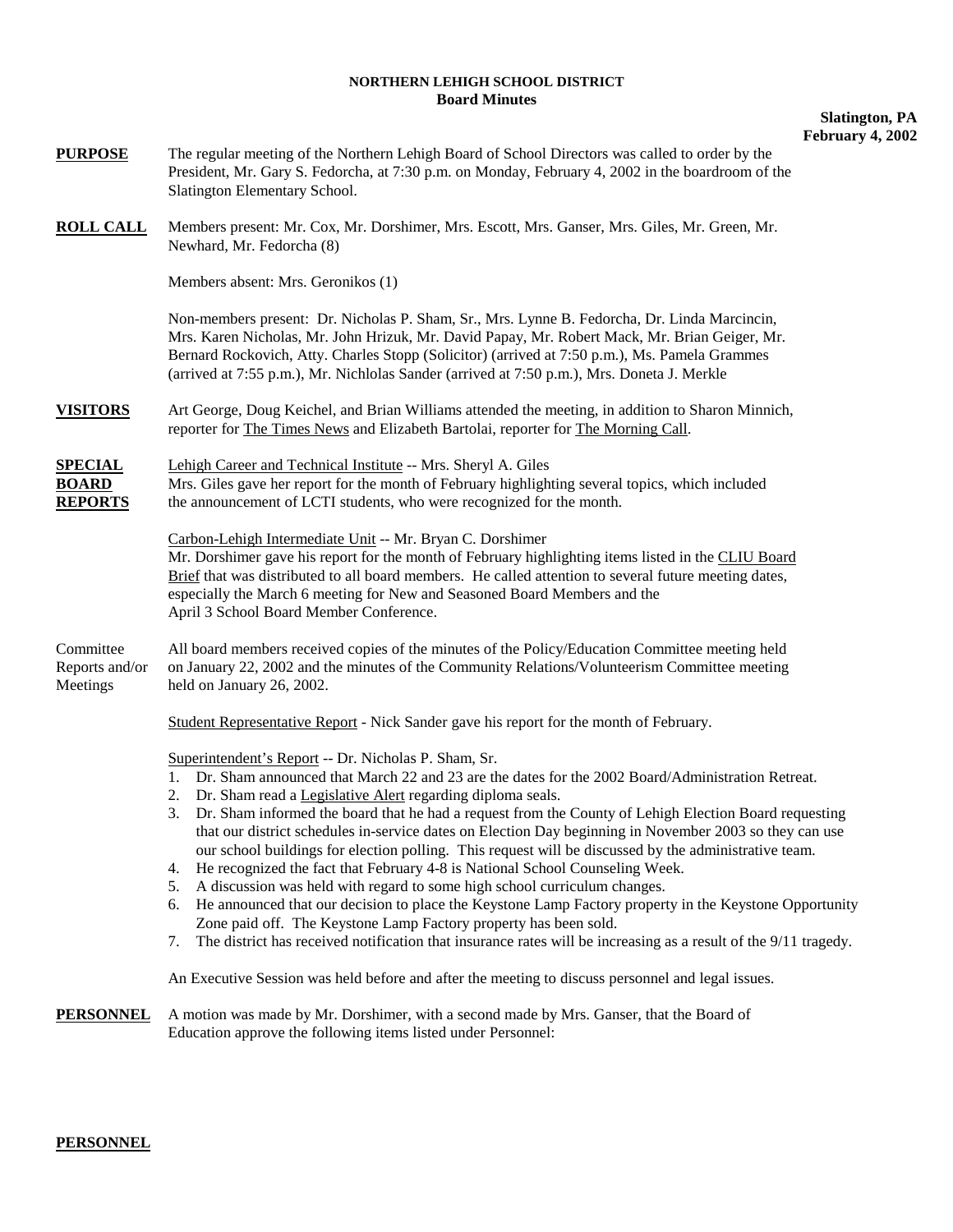| (Con't).                                               |                                                                                                                                                                                                                                                                                                                                                                                                                                                                                                             |                                                                                                                                                                                                                                                                                           |  |  |  |
|--------------------------------------------------------|-------------------------------------------------------------------------------------------------------------------------------------------------------------------------------------------------------------------------------------------------------------------------------------------------------------------------------------------------------------------------------------------------------------------------------------------------------------------------------------------------------------|-------------------------------------------------------------------------------------------------------------------------------------------------------------------------------------------------------------------------------------------------------------------------------------------|--|--|--|
| Appointments                                           | Angela J. Scolaro<br>Assignment:                                                                                                                                                                                                                                                                                                                                                                                                                                                                            | Temporary Vacancy Replacement Teacher<br>Wellness and Fitness Teacher in the senior high school, replacing<br>Robert Kern for the second semester of the 2001-2002 school                                                                                                                 |  |  |  |
|                                                        | Salary:                                                                                                                                                                                                                                                                                                                                                                                                                                                                                                     | year.<br>\$35,200 (Step 1-Bachelors)                                                                                                                                                                                                                                                      |  |  |  |
|                                                        | <b>Effective Date:</b>                                                                                                                                                                                                                                                                                                                                                                                                                                                                                      | January 28, 2002                                                                                                                                                                                                                                                                          |  |  |  |
|                                                        | <b>Termination Date:</b>                                                                                                                                                                                                                                                                                                                                                                                                                                                                                    | On or about June 14, 2002                                                                                                                                                                                                                                                                 |  |  |  |
| Substitutes-<br>Non-<br>Instructional                  | Approve the following substitute aide for the 2001-2002 school year at the substitute rate of \$7.25<br>per hour: Dorothea Curran<br>Jill Hontz                                                                                                                                                                                                                                                                                                                                                             |                                                                                                                                                                                                                                                                                           |  |  |  |
|                                                        | Approve the following substitute secretary for the 2001-2002 school year at the substitute rate of<br>\$7.25 per hour: Dorothea Curran<br>Jill Hontz                                                                                                                                                                                                                                                                                                                                                        |                                                                                                                                                                                                                                                                                           |  |  |  |
| Salary<br>Adjustment-<br>Bobbi Shupp                   | Acknowledge the following teacher who has completed the requirements per the Collective<br>Bargaining Agreement that would entitle her to a salary increase for the second half of the 2001-2002<br>school year:                                                                                                                                                                                                                                                                                            |                                                                                                                                                                                                                                                                                           |  |  |  |
|                                                        | Bobbi L. Shupp<br>From:<br>$6B + 24$<br>\$37,500<br>\$38,500<br>6M<br>To:                                                                                                                                                                                                                                                                                                                                                                                                                                   |                                                                                                                                                                                                                                                                                           |  |  |  |
| <b>Extend Unpaid</b><br>Leave -<br>Cassandra<br>Frantz | Approve the request of Cassandra Frantz, high school special education teacher, to extend her<br>unpaid leave of absence. On June 4, 2001, the Board granted Mrs. Frantz a Child Rearing Leave of<br>Absence, which was followed by an unpaid leave of absence ending on or about March 12, 2002.<br>Mrs. Frantz is requesting that her unpaid leave be extended until on or about April 30, 2002, which<br>is the end of the sixth marking period.                                                         |                                                                                                                                                                                                                                                                                           |  |  |  |
|                                                        | YEA:<br>Mr. Cox, Mr. Dorshimer, Mrs. Ganser, Mrs. Escott, Mrs. Giles, Mr. Green, Mr Newhard,<br>Mr. Fedorcha (8)<br>NAY:<br>None $(0)$                                                                                                                                                                                                                                                                                                                                                                      |                                                                                                                                                                                                                                                                                           |  |  |  |
| <b>POLICY</b>                                          | Motion made by Mrs. Giles, with a second made by Mrs. Escott, that the Board of Education approve the<br>following policy items:                                                                                                                                                                                                                                                                                                                                                                            |                                                                                                                                                                                                                                                                                           |  |  |  |
| Conferences                                            | Approve the request of Deborah Geiger and Susanne Hegedus to attend the fourth annual Staff<br>Development for Educators Annual Conference for Pennsylvania Kindergarten Teachers on March 6,<br>2002 in Hershey, PA. Approximate expenses include \$149.00 each for registration, \$48.00 for travel<br>for a total approximate cost of \$346.00 plus the cost of two substitute teachers for one day. This<br>conference has been approved by the district's Continuing Professional Education Committee. |                                                                                                                                                                                                                                                                                           |  |  |  |
|                                                        | Approve the request of Linda Thompson and Sheila Lanshe to attend the PA School Counselor's<br>Association Annual Conference on April 25 and 26, 2002 in Lancaster, PA. Approximate expenses include<br>\$230.00 each for registration, \$20.00 for meals, \$48.00 for travel, \$120.99 for lodging, for a total<br>approximate cost of \$648.99. Mrs. Lanshe's conference was included in the 2001-2002 budget. Mrs.<br>Thompson's conference will be paid for through IDEA funds.                         |                                                                                                                                                                                                                                                                                           |  |  |  |
|                                                        |                                                                                                                                                                                                                                                                                                                                                                                                                                                                                                             | Approve the request of Elizabeth Vasquez to attend a Bureau of Education & Research conference in<br>Allentown on February 19, 2002. Expenses for this conference include \$145.00 for registration plus the<br>cost of a substitute for one day and will be paid for through IDEA funds. |  |  |  |
| <b>POLICY</b><br>(Con't.)                              | Approve the request of Karen Nicholas and Christopher Iacobelli to attend the Pennsylvania Department<br>of Education Principals' Technology Leadership Academy at IU 20 and IU 21 on February 27, April 22,                                                                                                                                                                                                                                                                                                |                                                                                                                                                                                                                                                                                           |  |  |  |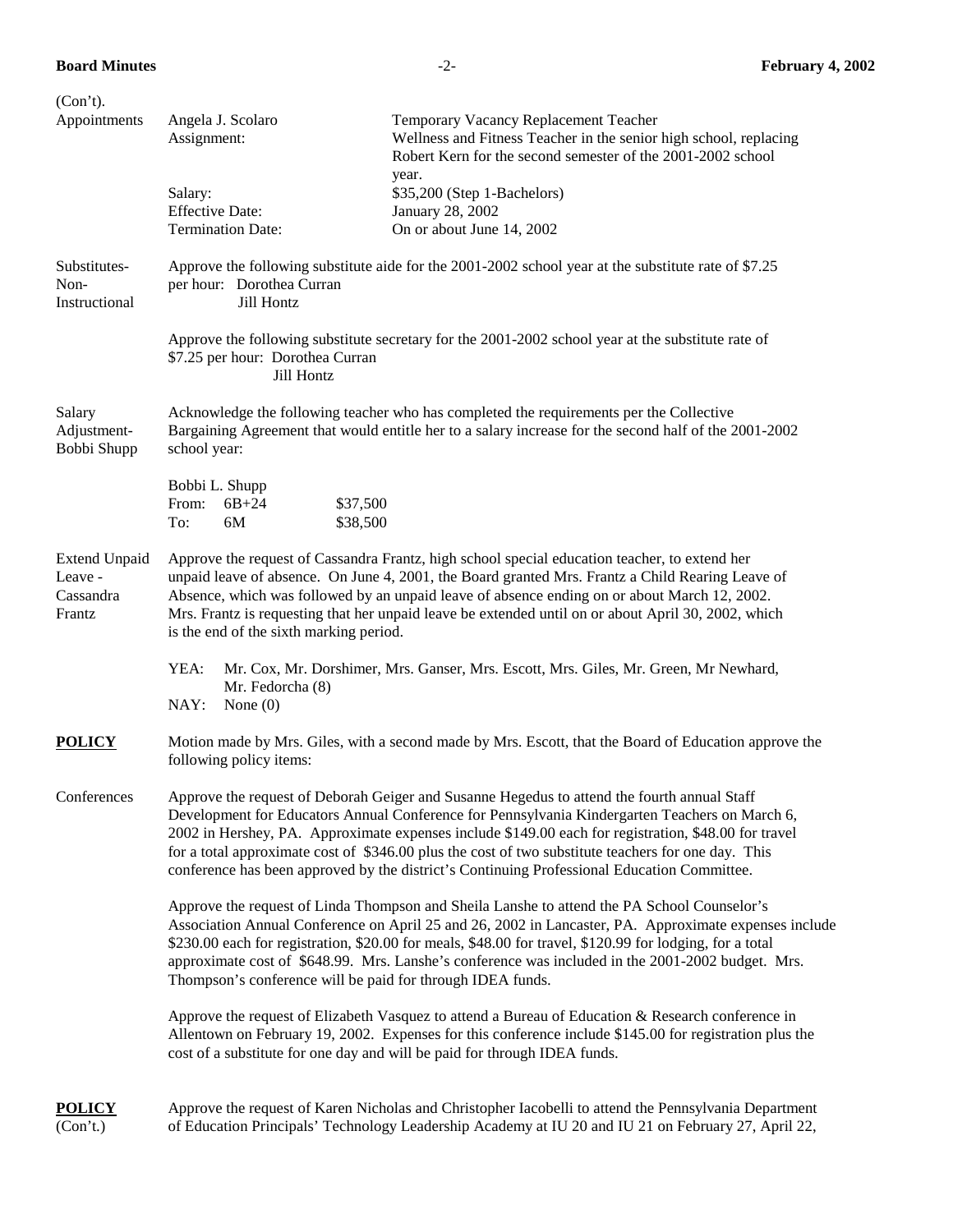April 24, May 7, May 9, 2002. Expenses include \$200.00 each for registration, \$30.00 for travel for a total approximate cost of \$430.00 and will be paid for through Curriculum and Instruction Funds.

 Approve the request of Lynne Fedorcha to attend the Annual Pennsylvania Association of Federal Programs Conference in Seven Springs, PA from April 21-24, 2002. Expenses include \$175.00 for registration, \$144.00 for travel, \$492.00 for lodging, \$30.00 miscellaneous fees for a total approximate cost of \$841.00 and was included in the 2001-2002 budget.

NLHS Student Approve the Northern Lehigh High School Student Activities Account Fund Statement for Activities Fund month of December 2001. Statement

Board Policies Approve revisions to school board policy #815 -- Acceptable Use of Internet, etc. as presented after First Reading- first reading to bring this policy in line with requirements of CIPA (Children's Internet Protection Policy 815 Act).

Second Reading- Approve revisions to school board policy #433 – Professional Employees, as presented after second Policy 433 reading.

> YEA: Mr. Cox, Mr. Dorshimer, Mrs. Ganser, Mrs. Escott, Mrs. Giles, Mr. Green, Mr. Newhard, Mr. Fedorcha (8) NAY: None (0)

**CURRIC-** A motion was made by Mrs. Ganser, with a second made by Mr. Green, that the Board of Education **ULUM AND** approve the following items listed under Curriculum and Instruction:

**TION** Approve changes to the senior high school curriculum for the 2002-2003 school year as presented.

HS Curriculum Changes for 2002-03

**INSTRUC-**

Add PSSA Approve the recommendation of the administration to add the following courses, at no cost to the district, to Courses At the high school curriculum for the 2002-2003 school year: Senior High

> PSSA Mathematics PSSA English

 ROLL CALL: YEA: Mr. Cox, Mrs. Escott, Mrs. Ganser, Mrs. Giles, Mr. Green, Mr. Newhard, Mr. Fedorcha (7) NAY: Mr. Dorshimer (1)

**OLD** A motion was made by Mr. Green, with a second made by Mr. Newhard, that the Board of **BUSINESS** Education approve to rescind the motion approved at the January 7, 2002 meeting authorizing the administration to advertise for a head varsity soccer coach and an assistant varsity soccer coach at a Rescind recommended 2001-2002 salary of \$5000 for the head coach and \$3000 for the assistant coach. It is Motion also recommended that these two positions be negotiated as part of the new Collective Bargaining Agreement.

**Public** Mr. Art George of the Northern Lehigh Soccer Parents asked what it meant that the two **Comment** positions needed to be negotiated as part of the new Collective Bargaining Agreement?

> YEA: Mr. Cox, Mr. Dorshimer, Mrs. Ganser, Mrs. Escott, Mrs. Giles, Mr. Green, Mr. Newhard, Mr. Fedorcha (8) NAY: None (0)

**NEW** A motion was made by Mrs. Escott, with a second made by Mrs. Ganser, that the Board of Education **BUSINESS** approve to authorize the administration to advertise for a head varsity boys and girls soccer coach and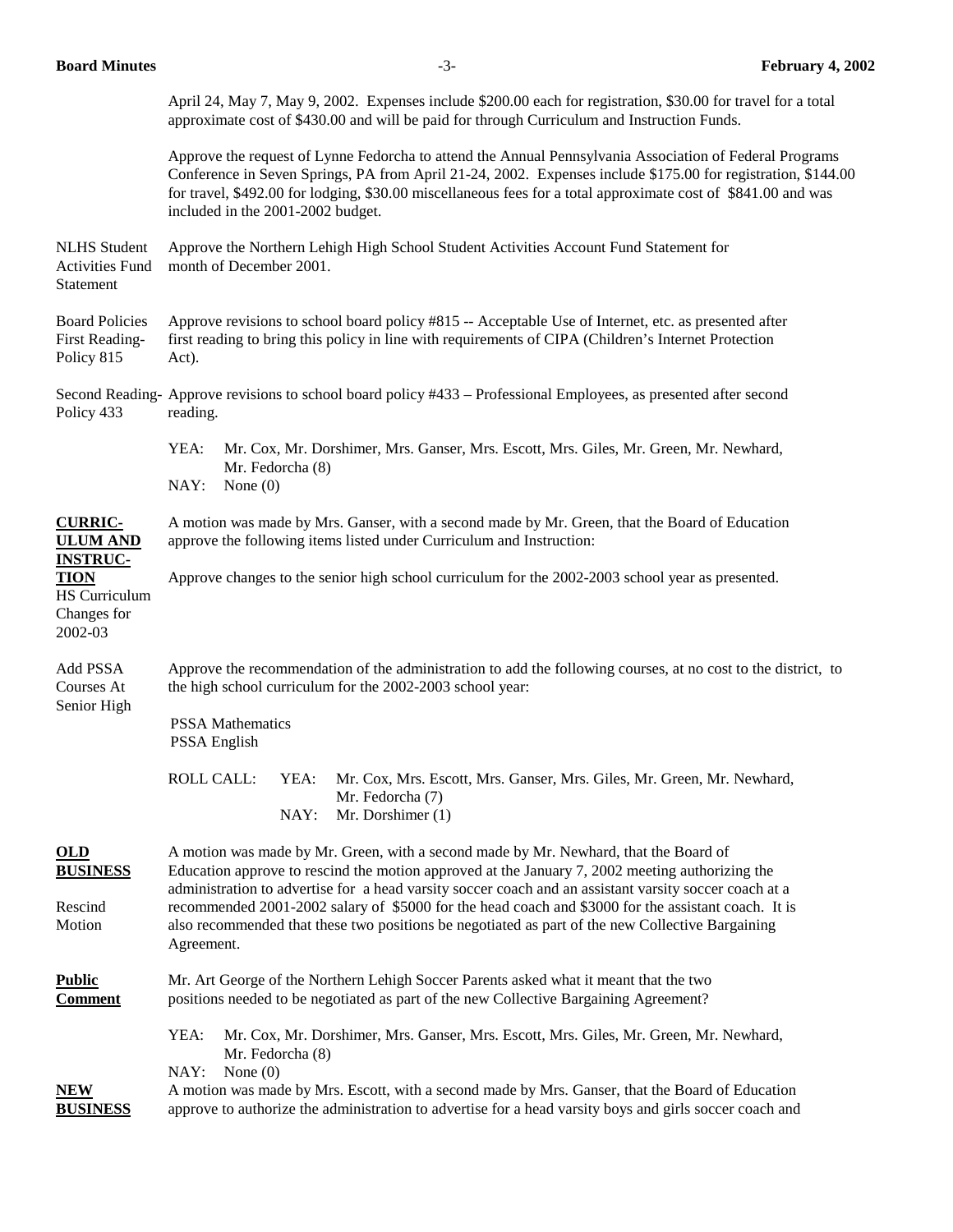GUESTS to well over 300 children.

| <b>Board Minutes</b>                                                 |                                                                                                                                                                                                                                                                                                                                                |                  | $-4-$                                                                                 | February 4, 2002                                                       |  |  |
|----------------------------------------------------------------------|------------------------------------------------------------------------------------------------------------------------------------------------------------------------------------------------------------------------------------------------------------------------------------------------------------------------------------------------|------------------|---------------------------------------------------------------------------------------|------------------------------------------------------------------------|--|--|
|                                                                      | an assistant varsity boys and girls soccer coach at a recommended salary of \$4500 for the head coaches and<br>\$2500 for the assistant coaches.                                                                                                                                                                                               |                  |                                                                                       |                                                                        |  |  |
|                                                                      | <b>ROLL CALL:</b>                                                                                                                                                                                                                                                                                                                              | YEA:<br>NAY:     | Mr. Fedorcha (7)<br>Mr. Dorshimer (1)                                                 | Mr. Cox, Mrs. Escott, Mrs. Ganser, Mrs. Giles, Mr. Green, Mr. Newhard, |  |  |
| <b>FINANCIAL</b>                                                     | A motion was made by Mrs. Giles, with a second made by Mr. Green, that the Board of Education<br>approve the following financial items:                                                                                                                                                                                                        |                  |                                                                                       |                                                                        |  |  |
| Pay Construct-<br>ion Bills                                          | Approve payment of bills from the Construction Account, as presented.                                                                                                                                                                                                                                                                          |                  |                                                                                       |                                                                        |  |  |
| Pay Extended<br>Construction<br><b>Bills</b>                         | Approve payment of bills from the Extended Construction Account, as presented.                                                                                                                                                                                                                                                                 |                  |                                                                                       |                                                                        |  |  |
| Portfolio<br>Summary                                                 | Approve the Arthurs Lestrange Cash Management Portfolio Summary for the month of December 2001.                                                                                                                                                                                                                                                |                  |                                                                                       |                                                                        |  |  |
| <b>CLIU 2002-03</b><br><b>Budget</b><br>Distributed<br>(Info Only)   | The Carbon Lehigh Intermediate Unit 2002-2003 Operational and Program Services Budget was distributed.                                                                                                                                                                                                                                         |                  |                                                                                       |                                                                        |  |  |
| Approve Single<br><b>Audit Report</b><br>Year Ended<br>June 30, 2001 | Approve the Single Audit Report for fiscal year ended June 30, 2001.                                                                                                                                                                                                                                                                           |                  |                                                                                       |                                                                        |  |  |
| <b>Purchase Stools</b><br>For Middle<br>School                       | Approve the purchase of sixty $(60)$ stools from Roberts & Meck, Inc. for the middle school science rooms<br>at a cost of \$2,913.00. These items will be purchased under the current PA State Contract No. 7105-05.<br>Money for this purchase would come from the "moveable fixtures and equipment" portion of the middle<br>school project. |                  |                                                                                       |                                                                        |  |  |
|                                                                      | YEA:<br>NAY:<br>None $(0)$                                                                                                                                                                                                                                                                                                                     | Mr. Fedorcha (8) | Mr. Cox, Mr. Dorshimer, Mrs. Ganser, Mrs. Escott, Mrs. Giles, Mr. Green, Mr. Newhard, |                                                                        |  |  |
| <b>INFORM-</b><br><b>ATION</b>                                       | All board members received copies of the minutes of the Carbon Lehigh Intermediate Unit Board of<br>Directors meeting held on December 17, 200 and the minutes of the Washington Township Board<br>of Supervisors meeting held on December 11, 2001.                                                                                           |                  |                                                                                       |                                                                        |  |  |
| Computer<br>Monitors<br>Donated                                      | A district resident donated 8 computer monitors to the district. These items will be processed in accordance<br>with School Board Policy #702.                                                                                                                                                                                                 |                  |                                                                                       |                                                                        |  |  |
| Approved By<br><b>PDE</b>                                            | PlanCon Part K Notification has been received from the Pennsylvania Department of Education of their approval of PlanCon For<br>Middle Part K: Project Refinancing for the Northern Lehigh School District. Copies of these documents and appended School<br>materials will be entered into the official minutes of this meeting.              |                  |                                                                                       |                                                                        |  |  |
| <b>RECOG-</b><br><b>NITION OF</b>                                    | Art George – Northern Lehigh Soccer Program – Expressed his appreciation for the board approving<br>the soccer program and the coaching positions. He indicated that the enrollment numbers have increased                                                                                                                                     |                  |                                                                                       |                                                                        |  |  |